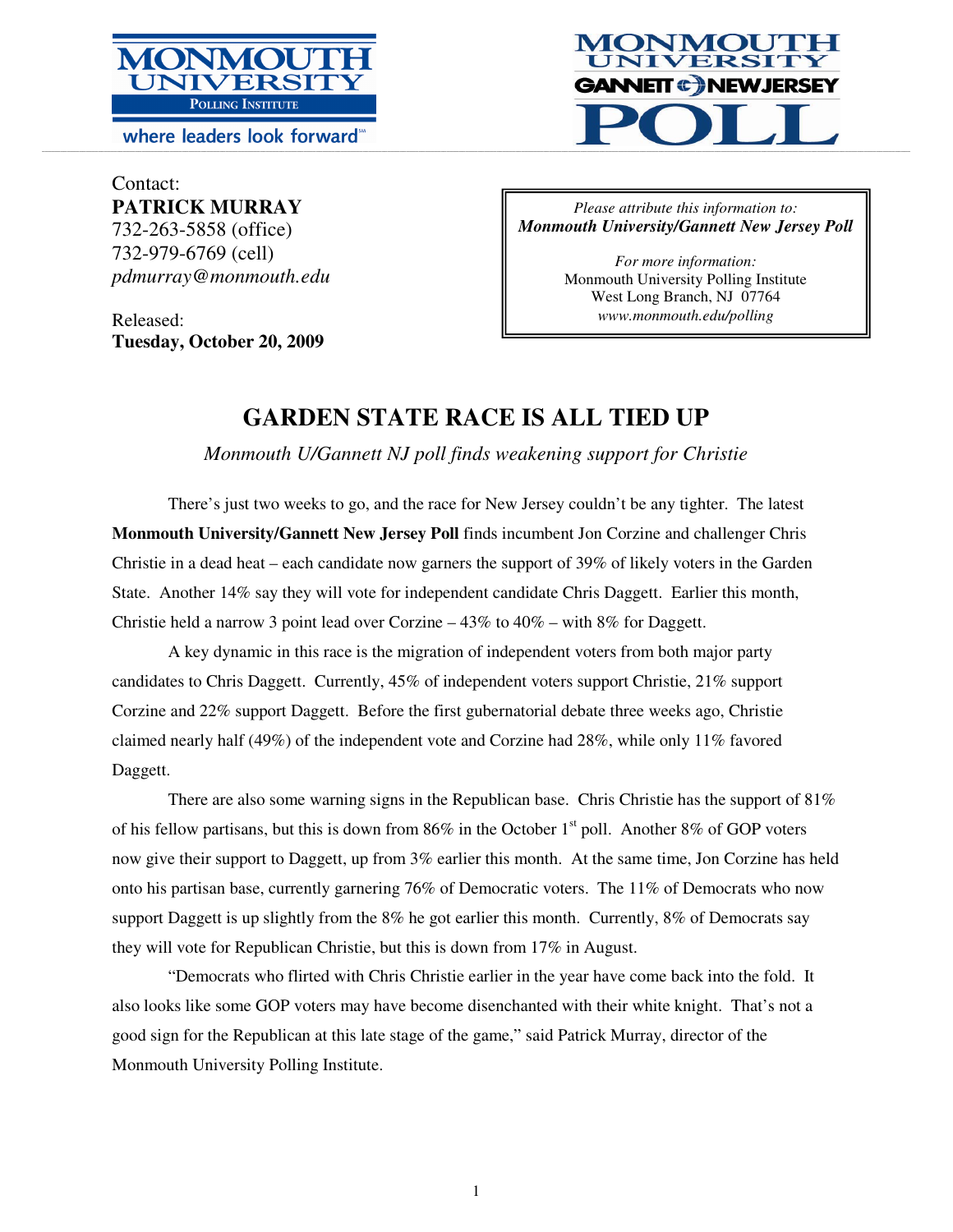|                      |                      |                        | <b>Candidate Support by Party</b> |               |         |
|----------------------|----------------------|------------------------|-----------------------------------|---------------|---------|
| <b>Likely Voters</b> | Mid<br><b>Oct 09</b> | Early<br><b>Oct 09</b> | Sept 09                           | <b>Aug 09</b> | July 09 |
| <b>Democrats</b>     |                      |                        |                                   |               |         |
| Corzine              | 76%                  | 75%                    | 77%                               | 74%           | 71%     |
| Christie             | 8%                   | 8%                     | 10%                               | 17%           | 15%     |
| Daggett              | 11%                  | 8%                     | 6%                                | 2%            | 3%      |
| Other                | 0%                   | 0%                     | 1%                                | 2%            | 0%      |
| Undecided            | 5%                   | 9%                     | 6%                                | 5%            | 11%     |
| <b>Republicans</b>   |                      |                        |                                   |               |         |
| Corzine              | 6%                   | 7%                     | 7%                                | 9%            | 9%      |
| Christie             | 81%                  | 86%                    | 83%                               | 87%           | 83%     |
| Daggett              | 8%                   | 3%                     | 5%                                | 2%            | 3%      |
| Other                | 1%                   | $0\%$                  | $1\%$                             | $0\%$         | $0\%$   |
| Undecided            | 4%                   | 3%                     | 4%                                | 2%            | 6%      |
| Independents         |                      |                        |                                   |               |         |
| Corzine              | 21%                  | 28%                    | 30%                               | 24%           | 26%     |
| Christie             | 45%                  | 49%                    | 53%                               | 56%           | 47%     |
| Daggett              | 22%                  | 11%                    | 4%                                | 7%            | 7%      |
| Other                | 2%                   | 2%                     | 2%                                | 4%            | 1%      |
| Undecided            | 10%                  | 10%                    | 11%                               | 9%            | 18%     |

 The poll also found further erosion in the Republican candidate's personal ratings. Voter opinion of Chris Christie now stands at 40% favorable to 41% unfavorable among likely voters, the first time in this poll that negative views of the GOP nominee have numerically outnumbered positive views. In July, Christie held a broadly positive 50%-26% rating among likely voters. The Democrat, Jon Corzine, has an upside down 37% favorable to 51% unfavorable rating, which has been pretty steady among likely voters since July. And despite making a splash in the first candidate's debate, independent Chris Daggett has a 28% favorable to 15% unfavorable rating, with more than half (56%) of all likely voters saying they don't know enough to form an opinion about him.

 "Daggett may have hit his ceiling in this race. Lacking both ground troops and the financial resources necessary to keep his message in front of voters over the final two weeks, it'll be difficult for him to overcome most voters' inclination to go with one of the two major party candidates," said Murray.

 Daggett's rise in the poll came on the heels of unveiling his property tax proposal. However, only 16% of voters say they have heard about his plan, compared to 19% of voters who say they have heard some property tax plan from Chris Christie and 16% who have heard a plan from Jon Corzine.

When voters are asked to choose who will do a better job on property taxes, just 16% name Daggett. Christie is preferred by 36%, and 30% choose Corzine.

 Christie also gets the nod on handling corruption, 39% to 26% for Corzine and 14% for Daggett. Voters are divided, though, on who would best deal with economic issues and state spending. On the economy and jobs, Christie is preferred by 35%, Corzine by 34%, and Daggett by 13%. On the state budget, Corzine is preferred by 35%, Christie by 34%, and Daggett by 13%. Governor Corzine is the clear favorite on education, preferred by 41% of voters on this issue compared to 29% for Christie and 11% for Daggett.

 And in case you were wondering, property taxes continues to be the issue that voters want addressed in this ever-shortening campaign. More than half (54%) name it as one of their top two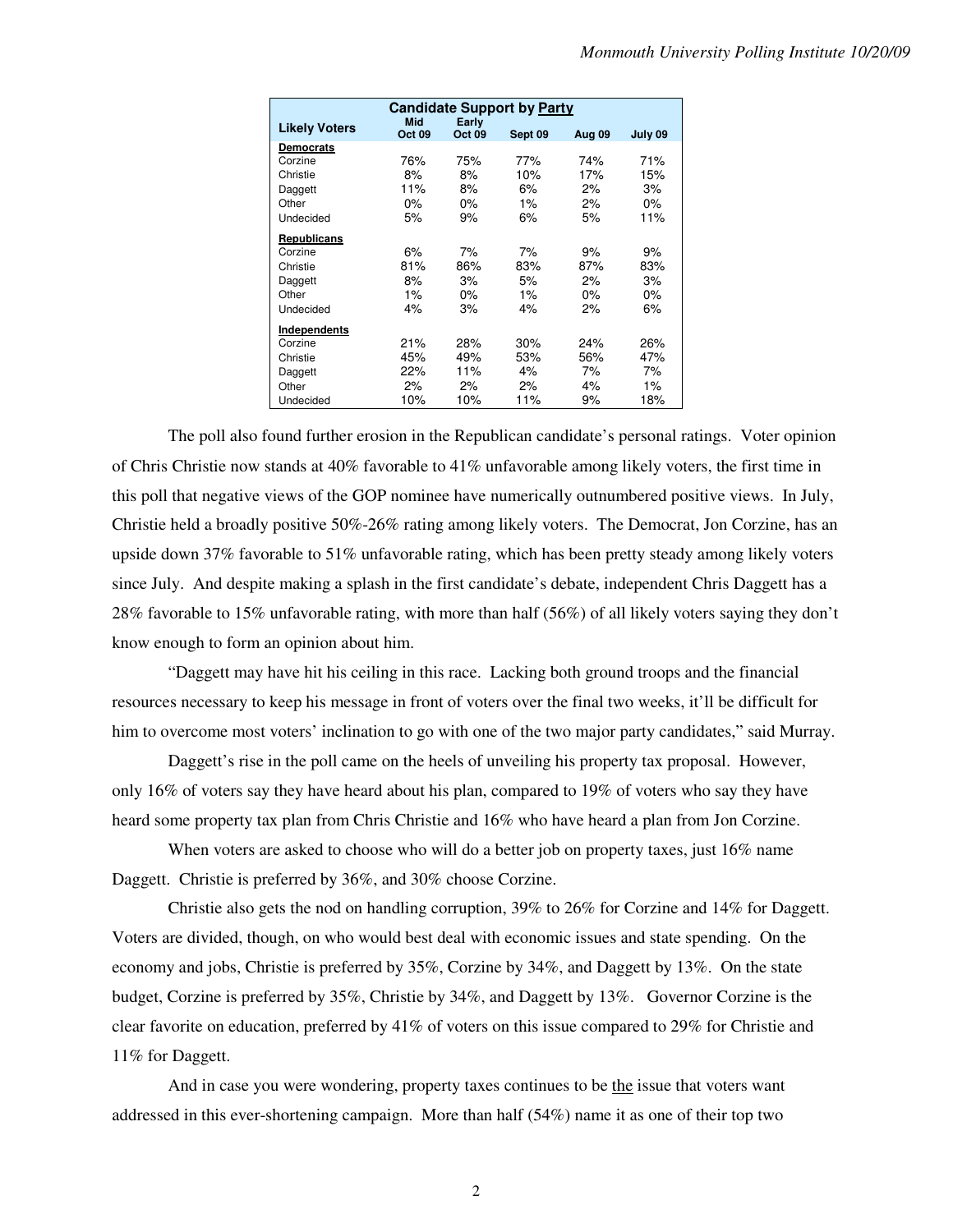concerns, followed by the economy and jobs (33%), health care (22%), other taxes (21%), state spending  $(13\%)$ , education  $(11\%)$ , and corruption  $(7\%)$ .

 Regardless of who is elected governor next month, very few voters have a clear idea what he will do to address these issues. While about 6-in-10 voters say they have some notion what a Corzine second term or a Christie first term will look like, just 32% feel they have a clear idea what the Democratic incumbent will do over the next four years and only 18% say the same about the Republican challenger. Only 4-in-10 have some idea what a Chris Daggett administration would do, with just 13% saying they have a clear idea.

An overwhelming 72% of likely voters say the New Jersey governor's race has been largely negative. Only 19% would characterize it as positive. Among those who see the race as negative 36% say Corzine is the bigger transgressor compared to just 12% who say Christie has been more negative. However, most voters (51%) feel that the two major party candidates have been equally negative in this race.

#### *– Green Acres Bond –*

Voters going to the polls on November  $3<sup>rd</sup>$  will also be asked to approve a \$400 million bond measure to fund Green Acres, water supply and floodplain protection, farmland and historic preservation projects, as well as park improvements. Currently, 55% of likely voters indicate they will support the bond, while 32% will vote against and 12% are undecided. The bond measure garners support from 68% of Democrats, 50% of independents, and 40% of Republicans.

 "Past polling on public questions suggests that most undecided voters will fall into the 'no' camp on election day. Still, with 55% approval two weeks before the election, opponents of this borrowing measure have their work cut out for them," said Murray.

#### *– President Obama –*

President Barack Obama's job rating stands at 53% approve to 39% disapprove among likely voters in New Jersey. Among those still undecided in the governor's race, he garners a net positive 44% approve to 35% disapprove. With the President scheduled to campaign on behalf of Governor Corzine on Wednesday, 12% of voters say such a visit would make them more likely to vote for Corzine, 14% say it would make them less likely, and 73% say a presidential appearance would have no effect on their vote for governor. Among undecided voters, 5% say a presidential visit would make them more likely to vote for Corzine, but 14% say it would make them less likely.

#### *– Lieutenant Governor –*

 Despite their moment in the spotlight at the first ever New Jersey Lieutenant Governor's debate on October 8<sup>th</sup>, few voters have any impression of the three leading candidates for that post. Democrat Loretta Weinberg stands at 11% favorable to 9% unfavorable, Republican Kim Guadagno's ratings are 9% favorable to 4% unfavorable, and independent Frank Esposito has 6% favorable to 4% unfavorable

3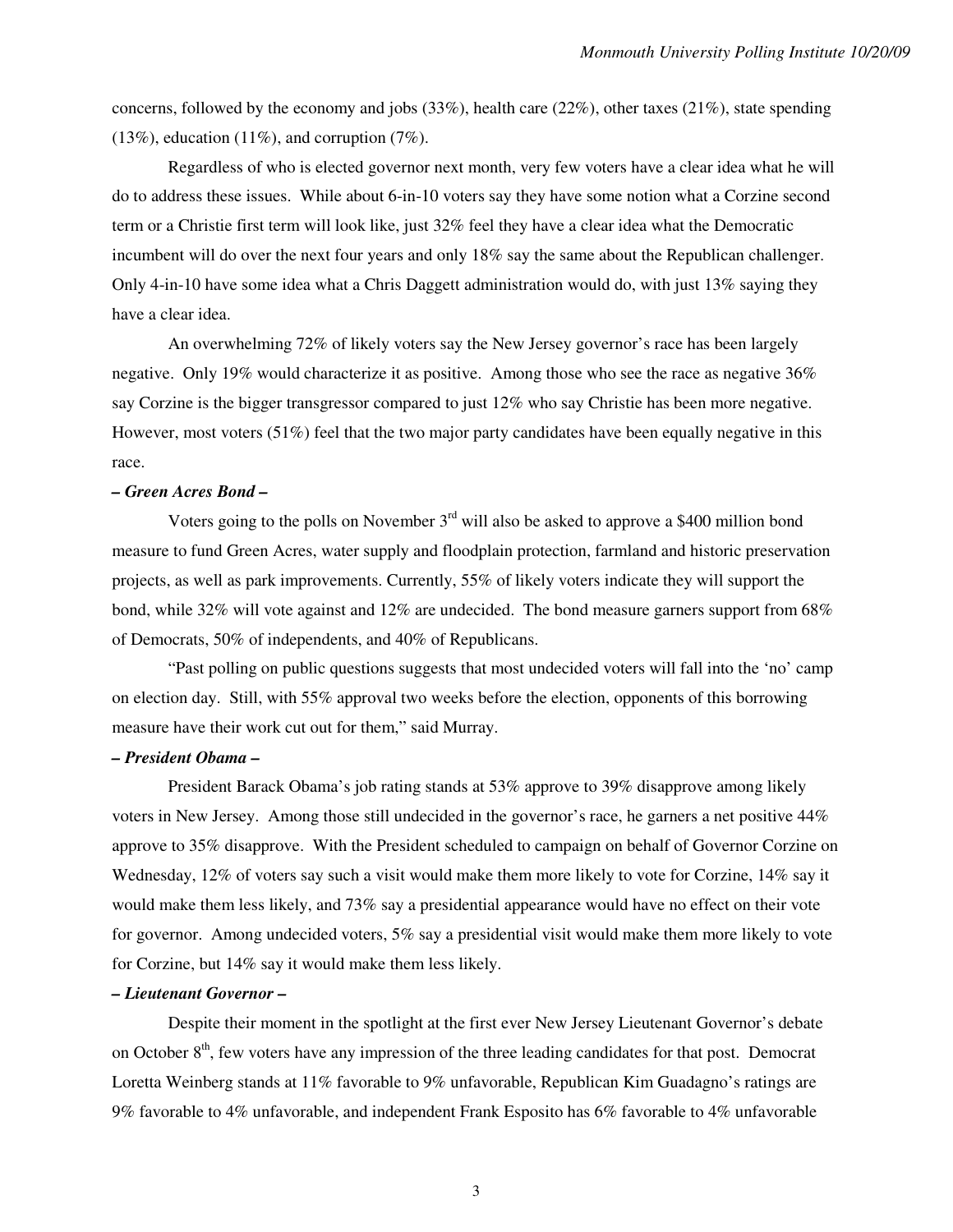ratings. The vast majority of voters have no opinion – 80% for Weinberg, 87% for Guadagno, and 90% for Esposito. These numbers have remained virtually unchanged since the running mates were announced in July.

 The *Monmouth University/Gannett New Jersey Poll* was conducted by telephone with 1,004 New Jersey likely voters from October 15 to 18, 2009. This sample has a margin of error of + 3.1 percent. The poll was conducted by the Monmouth University Polling Institute and originally published by the Gannett New Jersey newspaper group (Asbury Park Press, Courier-Post, Courier News, Daily Journal, Daily Record, and Home News Tribune).

# **DATA TABLES**

#### The questions referred to in this release are as follows: (\* Some columns may not add to 100% due to rounding.)

1. If the election for governor was held today, would you vote for Jon Corzine the Democrat, Chris Christie the Republican, Chris Daggett the independent, or some other candidate? [If undecided: At this moment do you lean more towards Corzine or more towards Christie?] [NAMES WERE ROTATED]

|                  | Likelv        |       | <b>PARTY ID</b> |       |      | <b>GENDER</b> |       | <b>RACE</b>         |             | <b>AGE</b>  |       |       | <b>REGION</b> |       |
|------------------|---------------|-------|-----------------|-------|------|---------------|-------|---------------------|-------------|-------------|-------|-------|---------------|-------|
|                  | <b>Voters</b> | Dem   | Ind             | Rep   | Male | Female        | White | Black &<br>Hispanic | 18 to<br>34 | 35 to<br>54 | $55+$ | North | Central       | South |
| Corzine          | 39%           | 76%   | 21%             | 6%    | 34%  | 43%           | 32%   | 66%                 | 45%         | 39%         | 36%   | 40%   | 36%           | 39%   |
| Christie         | 39%           | 8%    | 45%             | 81%   | 40%  | 39%           | 45%   | 17%                 | 32%         | 40%         | 42%   | 38%   | 42%           | 39%   |
| Daggett          | 14%           | $1\%$ | 22%             | 8%    | 18%  | 11%           | 15%   | 9%                  | 15%         | 14%         | 13%   | 3%    | 16%           | 14%   |
| Other candidate  | 1%            | 0%    | 2%              | $1\%$ | 2%   | 1%            | $1\%$ | 0%                  | 0%          | 2%          | $1\%$ | 2%    | 0%            | 1%    |
| (VOL) Don't know | 7%            | 5%    | 10%             | 4%    | 6%   | 7%            | 6%    | 8%                  | 7%          | 5%          | 9%    | 7%    | 6%            | 6%    |
| Unwtd N          | 1004          | 369   | 345             | 271   | 479  | 525           | 865   | 93                  | 99          | 462         | 437   | 446   | 277           | 272   |

| TREND: Likely    | Mid Oct | Early Oct | September | August | July  |
|------------------|---------|-----------|-----------|--------|-------|
| voters           | 2009    | 2009      | 2009      | 2009   | 2009  |
| Corzine          | 39%     | 40%       | 39%       | 36%    | 37%   |
| Christie         | 39%     | 43%       | 47%       | 50%    | 45%   |
| Daggett          | 14%     | 8%        | 5%        | 4%     | 4%    |
| Other candidate  | 1%      | $1\%$     | $1\%$     | 2%     | $1\%$ |
| (VOL) Don't know | 7%      | 8%        | 7%        | 8%     | 13%   |
| Unwtd N          | 1004    | 527       | 531       | 484    | 527   |

# **Composite Table: Strength of Vote Choice**

If the election for governor was held today, would you vote for [ROTATE]: Jon Corzine the Democrat, Chris Christie the Republican, Chris Daggett the independent, or some other candidate? [If undecided: At this moment do you lean more towards Corzine or more towards Christie?] [If answered Corzine or Christie to Q1: Are you very sure about voting for [NAME]; or might you change your mind before Election Day?]

| TREND: Likely<br>voters | <b>Mid Oct</b><br>2009 | Early Oct<br>2009 | September<br>2009 | August<br>2009 | July<br>2009 |
|-------------------------|------------------------|-------------------|-------------------|----------------|--------------|
| Sure Corzine            | 31%                    | 31%               | 26%               | 24%            | 25%          |
| <b>Weak Corzine</b>     | 5%                     | 6%                | 10%               | 7%             | 8%           |
| Lean Corzine            | 3%                     | 3%                | 3%                | 5%             | 4%           |
| Undecided-Other         | 22%                    | 17%               | 13%               | 14%            | 18%          |
| Lean Christie           | 5%                     | 5%                | 3%                | 8%             | 8%           |
| <b>Weak Christie</b>    | 5%                     | 6%                | 10%               | 11%            | 8%           |
| Sure Christie           | 29%                    | 32%               | 34%               | 31%            | 29%          |
| Unwtd N                 | 1004                   | 527               | 531               | 484            | 527          |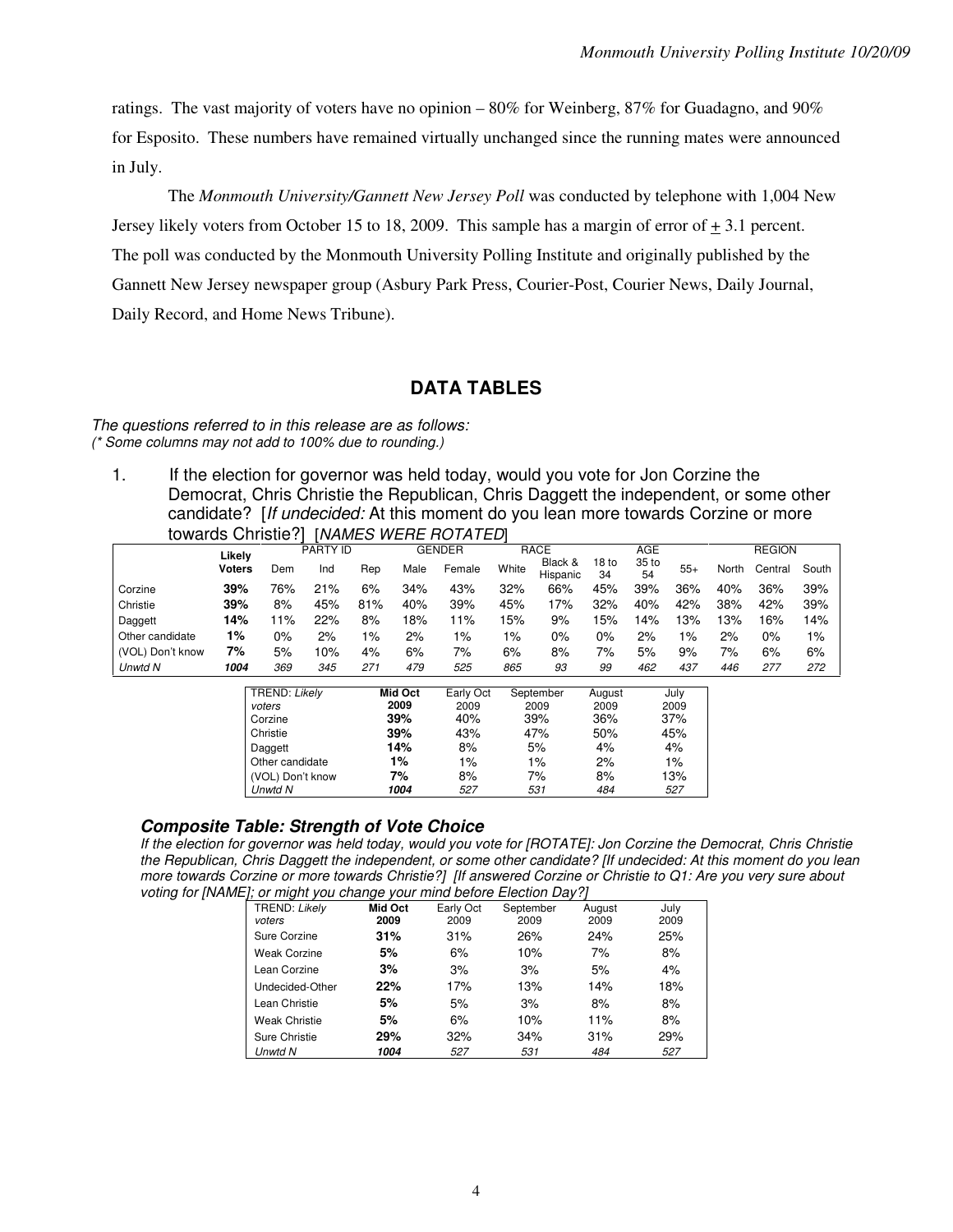2. Please tell me if your general impression of the following candidates is favorable or unfavorable, or if you don't have an opinion. [NAMES WERE ROTATED]

#### Jon Corzine

|                            | Likely        |         | <b>PARTY ID</b> |           |           |          | <b>VOTE CHOICE</b> |           |
|----------------------------|---------------|---------|-----------------|-----------|-----------|----------|--------------------|-----------|
|                            | <b>Voters</b> | Dem     | Ind             | Rep       | Corzine   | Christie | Daggett            | Undecided |
| Favorable                  | 37%           | 70%     | 21%             | 11%       | 87%       | 3%       | 14%                | 18%       |
| Unfavorable                | 51%           | 17%     | 65%             | 83%       | 5%        | 93%      | 72%                | 45%       |
| No opinion/Don't recognize | 12%           | 13%     | 14%             | 6%        | 7%        | 4%       | 13%                | 37%       |
| Unwtd N                    | 1004          | 369     | 345             | 271       | 347       | 367      | 141                | 132       |
|                            |               |         |                 |           |           |          |                    |           |
| TREND: Likely              |               | Mid Oct |                 | Early Oct | September | August   | July               |           |
| voters                     |               | 2009    |                 | 2009      | 2009      | 2009     | 2009               |           |
| Favorable                  |               | 37%     |                 | 40%       | 37%       | 37%      | 41%                |           |
| Unfavorable                |               | 51%     |                 | 49%       | 53%       | 53%      | 50%                |           |
| No opinion/Don't recognize |               | 12%     |                 | 10%       | 10%       | 10%      | 9%                 |           |
| Unwtd N                    |               | 1004    |                 | 527       | 531       | 484      | 527                |           |

## Chris Christie

|                            | Likelv | PARTY ID |     |     | <b>VOTE CHOICE</b> |          |         |           |  |
|----------------------------|--------|----------|-----|-----|--------------------|----------|---------|-----------|--|
|                            | Voters | Dem      | Ind | Rep | Corzine            | Christie | Daggett | Undecided |  |
| Favorable                  | 40%    | 11%      | 45% | 78% | 5%                 | 91%      | 21%     | 27%       |  |
| Unfavorable                | 41%    | 66%      | 35% | 13% | 75%                | 4%       | 62%     | 25%       |  |
| No opinion/Don't recognize | 19%    | 23%      | 21% | 9%  | 20%                | 5%       | 17%     | 49%       |  |
| Unwtd N                    | 1004   | 369      | 345 | 271 | 347                | 367      | 141     | 132       |  |
|                            |        |          |     |     |                    |          |         |           |  |

| TREND: Likely              | Mid Oct | Early Oct | September | August | July |
|----------------------------|---------|-----------|-----------|--------|------|
| voters                     | 2009    | 2009      | 2009      | 2009   | 2009 |
| Favorable                  | 40%     | 41%       | 48%       | 49%    | 50%  |
| Unfavorable                | 41%     | 39%       | 30%       | 33%    | 26%  |
| No opinion/Don't recognize | 19%     | 19%       | 22%       | 18%    | 24%  |
| Unwtd N                    | 1004    | 527       | 531       | 484    | 527  |

## Chris Daggett

| ັ                          | Likely |      | PARTY ID |           |           |          | <b>VOTE CHOICE</b> |           |
|----------------------------|--------|------|----------|-----------|-----------|----------|--------------------|-----------|
|                            | Voters | Dem  | Ind      | Rep       | Corzine   | Christie | Daggett            | Undecided |
| Favorable                  | 28%    | 22%  | 35%      | 29%       | 12%       | 23%      | 87%                | 24%       |
| Unfavorable                | 15%    | 15%  | 13%      | 15%       | 18%       | 20%      | 0%                 | 8%        |
| No opinion/Don't recognize | 56%    | 63%  | 51%      | 56%       | 70%       | 57%      | 13%                | 67%       |
| Unwtd N                    | 1004   | 369  | 345      | 271       | 347       | 367      | 141                | 132       |
|                            |        |      |          |           |           |          |                    |           |
| TREND: Likely              |        |      | Mid Oct  | Early Oct | September | August   | July               |           |
| voters                     |        | 2009 |          | 2009      | 2009      | 2009     | 2009               |           |
| Favorable                  |        |      | 28%      | 17%       | 11%       | 11%      | 7%                 |           |
| Unfavorable                |        |      | 15%      | 8%        | 6%        | 9%       | 10%                |           |
| No opinion/Don't recognize |        |      | 56%      | 75%       | 83%       | 80%      | 82%                |           |
| Unwtd N                    |        |      | 1004     | 527       | 531       | 484      | 527                |           |

#### 3. In your opinion, what are the most important one or two issues that the candidates for governor should talk about? [Note: Results add to more than 100% because multiple responses were accepted]

|                                     | Likelv        |       | <b>PARTY ID</b> |       |         |          | <b>VOTE CHOICE</b> |           |
|-------------------------------------|---------------|-------|-----------------|-------|---------|----------|--------------------|-----------|
|                                     | <b>Voters</b> | Dem   | Ind             | Rep   | Corzine | Christie | Daggett            | Undecided |
| Property taxes                      | 54%           | 47%   | 59%             | 56%   | 44%     | 59%      | 66%                | 59%       |
| Income tax                          | 5%            | 3%    | 5%              | 8%    | 2%      | 8%       | 7%                 | 5%        |
| Sales tax                           | 2%            | 2%    | 2%              | 3%    | 1%      | 3%       | 3%                 | 2%        |
| Other tax, general taxes            | 14%           | 10%   | 12%             | 22%   | 9%      | 22%      | 12%                | 13%       |
| Jobs                                | 17%           | 20%   | 13%             | 16%   | 21%     | 14%      | 15%                | 15%       |
| Cost of living/affordability        | 2%            | 2%    | 2%              | 3%    | 2%      | 3%       | 1%                 | 1%        |
| The economy/downturn in general     | 16%           | 18%   | 15%             | 13%   | 20%     | 12%      | 16%                | 12%       |
| Development/building boom           | $0\%$         | 0%    | 0%              | 1%    | 0%      | 0%       | 0%                 | 1%        |
| Roads/traffic/congestion            | 1%            | 1%    | 1%              | 0%    | 2%      | 1%       | 0%                 | 0%        |
| Health care/prescription drug costs | 22%           | 31%   | 18%             | 14%   | 30%     | 12%      | 25%                | 23%       |
| Environment                         | 1%            | $1\%$ | 2%              | 0%    | 2%      | 0%       | 1%                 | 2%        |
| Same-sex/Gay marriage               | 1%            | 2%    | 1%              | 1%    | 2%      | 1%       | 0%                 | 2%        |
| Immigration                         | 1%            | 0%    | 1%              | $1\%$ | 0%      | 2%       | 0%                 | 0%        |
| Corruption/government ethics        | 7%            | 4%    | 11%             | 8%    | 4%      | 11%      | 4%                 | 8%        |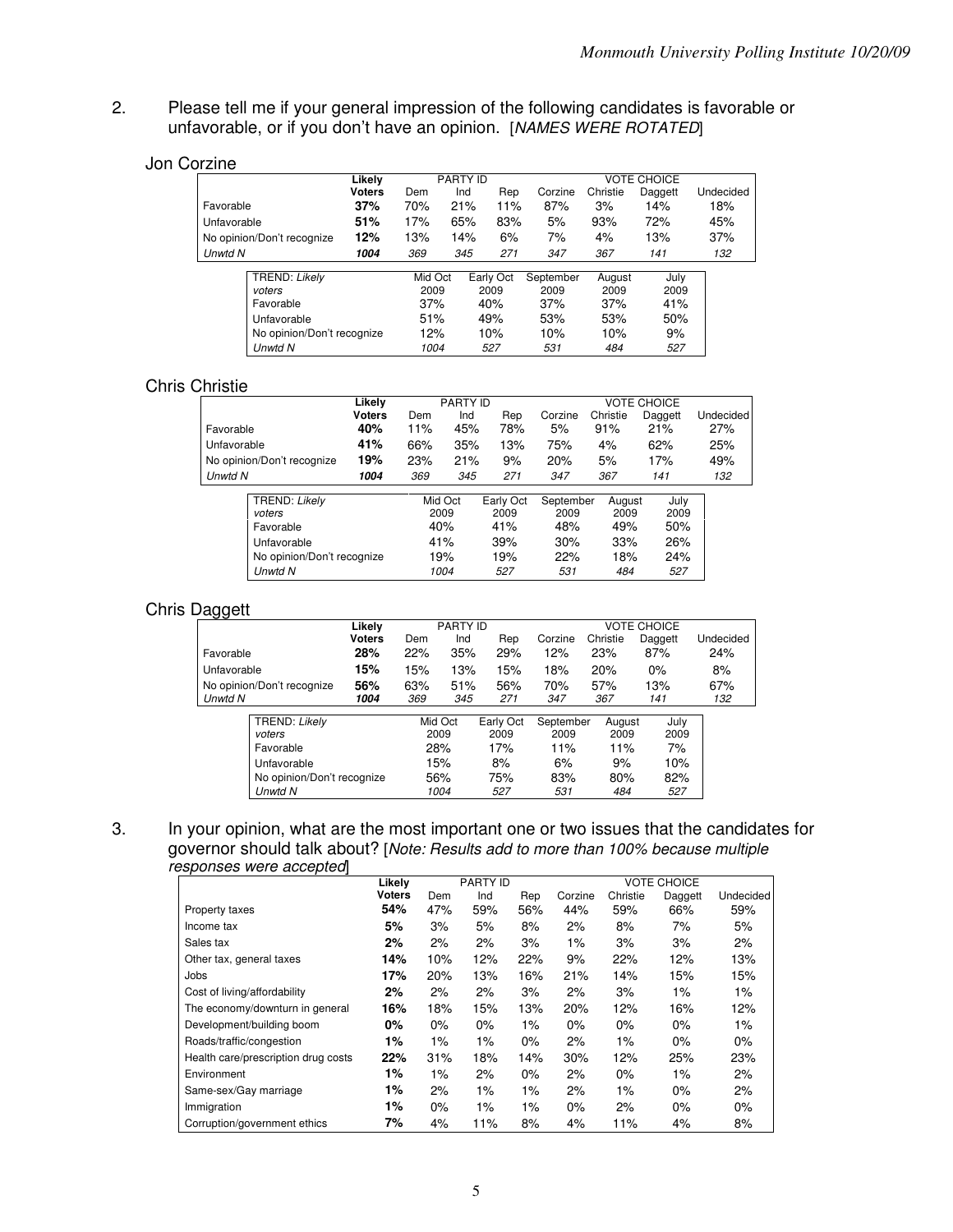| Education/schools                                                                                                                                                                                                                                                                                                                                                                                                                                                                                                                   | 11%  | 15%                                                                                                                                                          | 10%                                                                                                                                                           | 7%    | 16%                                                                                                                                                              | 8%                                                                                                                                                        | 11%                                                                                                                                                     | 5%  |
|-------------------------------------------------------------------------------------------------------------------------------------------------------------------------------------------------------------------------------------------------------------------------------------------------------------------------------------------------------------------------------------------------------------------------------------------------------------------------------------------------------------------------------------|------|--------------------------------------------------------------------------------------------------------------------------------------------------------------|---------------------------------------------------------------------------------------------------------------------------------------------------------------|-------|------------------------------------------------------------------------------------------------------------------------------------------------------------------|-----------------------------------------------------------------------------------------------------------------------------------------------------------|---------------------------------------------------------------------------------------------------------------------------------------------------------|-----|
| State Budget/Govt spending                                                                                                                                                                                                                                                                                                                                                                                                                                                                                                          | 13%  | 8%                                                                                                                                                           | 16%                                                                                                                                                           | 15%   | 10%                                                                                                                                                              | 16%                                                                                                                                                       | 12%                                                                                                                                                     | 11% |
| Crime, safety, police                                                                                                                                                                                                                                                                                                                                                                                                                                                                                                               | 2%   | 3%                                                                                                                                                           | 1%                                                                                                                                                            | $1\%$ | 2%                                                                                                                                                               | $1\%$                                                                                                                                                     | 2%                                                                                                                                                      | 2%  |
| Energy/fuel/gas prices                                                                                                                                                                                                                                                                                                                                                                                                                                                                                                              | 0%   | 1%                                                                                                                                                           | 0%                                                                                                                                                            | 0%    | 0%                                                                                                                                                               | 0%                                                                                                                                                        | 1%                                                                                                                                                      | 2%  |
| Abortion                                                                                                                                                                                                                                                                                                                                                                                                                                                                                                                            | 1%   | 0%                                                                                                                                                           | 0%                                                                                                                                                            | 3%    | 0%                                                                                                                                                               | 2%                                                                                                                                                        | 1%                                                                                                                                                      | 1%  |
| Other                                                                                                                                                                                                                                                                                                                                                                                                                                                                                                                               | 3%   | 4%                                                                                                                                                           | 1%                                                                                                                                                            | 2%    | 3%                                                                                                                                                               | 1%                                                                                                                                                        | 4%                                                                                                                                                      | 1%  |
| (VOL) Don't know                                                                                                                                                                                                                                                                                                                                                                                                                                                                                                                    | 3%   | 3%                                                                                                                                                           | 3%                                                                                                                                                            | 2%    | 3%                                                                                                                                                               | 1%                                                                                                                                                        | 3%                                                                                                                                                      | 6%  |
| Unwtd N                                                                                                                                                                                                                                                                                                                                                                                                                                                                                                                             | 1004 | 369                                                                                                                                                          | 345                                                                                                                                                           | 271   | 347                                                                                                                                                              | 367                                                                                                                                                       | 141                                                                                                                                                     | 132 |
| TREND: Likely<br>voters<br>Property taxes<br>Income tax<br>Sales tax<br>Other tax, general taxes<br>Jobs<br>Cost of living/affordability<br>The economy/downturn in general<br>Development/building boom<br>Roads/traffic/congestion<br>Health care/prescription drug costs<br>Environment<br>Same-sex/Gay marriage<br>Immigration<br>Corruption/government ethics<br>Education/schools<br>State Budget/Govt spending<br>Crime, safety, police<br>Energy/fuel/gas prices<br>Abortion<br>Other<br>(VOL) Don't know<br><b>Unwtd N</b> |      | Mid Oct<br>2009<br>54%<br>5%<br>2%<br>14%<br>17%<br>2%<br>16%<br>0%<br>1%<br>22%<br>1%<br>1%<br>1%<br>7%<br>11%<br>13%<br>2%<br>0%<br>1%<br>3%<br>3%<br>1004 | Early Oct<br>2009<br>48%<br>4%<br>2%<br>13%<br>22%<br>3%<br>14%<br>0%<br>2%<br>16%<br>1%<br>1%<br>1%<br>8%<br>16%<br>12%<br>2%<br>1%<br>2%<br>3%<br>3%<br>527 |       | September<br>2009<br>50%<br>8%<br>3%<br>8%<br>15%<br>2%<br>21%<br>0%<br>2%<br>16%<br>2%<br>0%<br>$1\%$<br>9%<br>19%<br>11%<br>2%<br>n/a<br>1%<br>4%<br>2%<br>531 | August<br>2009<br>47%<br>7%<br>4%<br>7%<br>16%<br>2%<br>22%<br>1%<br>1%<br>14%<br>2%<br>0%<br>2%<br>17%<br>9%<br>14%<br>3%<br>1%<br>1%<br>2%<br>5%<br>484 | July<br>2009<br>49%<br>8%<br>5%<br>6%<br>17%<br>5%<br>21%<br>1%<br>2%<br>17%<br>2%<br>1%<br>2%<br>5%<br>12%<br>20%<br>1%<br>1%<br>1%<br>3%<br>1%<br>527 |     |

## [QUESTIONS 4 THROUGH 6 WERE ROTATED]

4. Has Jon Corzine given you a clear idea, some idea, not much of an idea, or no idea at all about what he would do in his second term as governor?

|                     | Likely                  |     | <b>PARTY ID</b> |                 |                   |              | <b>VOTE CHOICE</b> |           |
|---------------------|-------------------------|-----|-----------------|-----------------|-------------------|--------------|--------------------|-----------|
|                     | <b>Voters</b>           | Dem | Ind             | Rep             | Corzine           | Christie     | Daggett            | Undecided |
| Clear idea          | 32%                     | 38% | 28%             | 27%             | 43%               | 31%          | 25%                | 15%       |
| Some idea           | 33%                     | 41% | 31%             | 26%             | 45%               | 18%          | 35%                | 37%       |
| Not much of an idea | 16%                     | 13% | 15%             | 21%             | 8%                | 20%          | 20%                | 24%       |
| No idea at all      | 16%                     | 6%  | 22%             | 23%             | 4%                | 28%          | 18%                | 16%       |
| (VOL) Don't know    | 3%                      | 2%  | 3%              | 3%              | 1%                | 3%           | 2%                 | 8%        |
| Unwtd N             | 1004                    | 369 | 345             | 271             | 347               | 367          | 141                | 132       |
|                     | TREND: Likely<br>voters |     |                 | Mid Oct<br>2009 | September<br>2009 | July<br>2009 |                    |           |
|                     | Clear idea              |     |                 | 32%             | 25%               | 32%          |                    |           |
|                     | Some idea               |     |                 | 33%             | 33%               | 35%          |                    |           |
|                     | Not much of an idea     |     |                 | 16%             | 16%               | 12%          |                    |           |
|                     | No idea at all          |     |                 | 16%             | 22%               | 16%          |                    |           |
|                     | (VOL) Don't know        |     |                 | 3%              | 3%                | 5%           |                    |           |
|                     | Unwtd N                 |     |                 | 1004            | 531               | 527          |                    |           |

# 5. Has Chris Christie given you a clear idea, some idea, not much of an idea, or no idea at all about what he would as governor?

|                     | Likely        |     | <b>PARTY ID</b> |     |         |          | VOTE CHOICE |           |
|---------------------|---------------|-----|-----------------|-----|---------|----------|-------------|-----------|
|                     | <b>Voters</b> | Dem | Ind             | Rep | Corzine | Christie | Daggett     | Undecided |
| Clear idea          | 18%           | 13% | 19%             | 27% | 11%     | 33%      | 15%         | 6%        |
| Some idea           | 41%           | 27% | 47%             | 55% | 28%     | 57%      | 35%         | 36%       |
| Not much of an idea | 22%           | 31% | 20%             | 12% | 34%     | 8%       | 24%         | 27%       |
| No idea at all      | 15%           | 25% | 12%             | 4%  | 25%     | 1%       | 22%         | 18%       |
| (VOL) Don't know    | 3%            | 4%  | 3%              | 1%  | 2%      | 1%       | 4%          | 12%       |
| Unwtd N             | 1004          | 369 | 345             | 271 | 347     | 367      | 141         | 132       |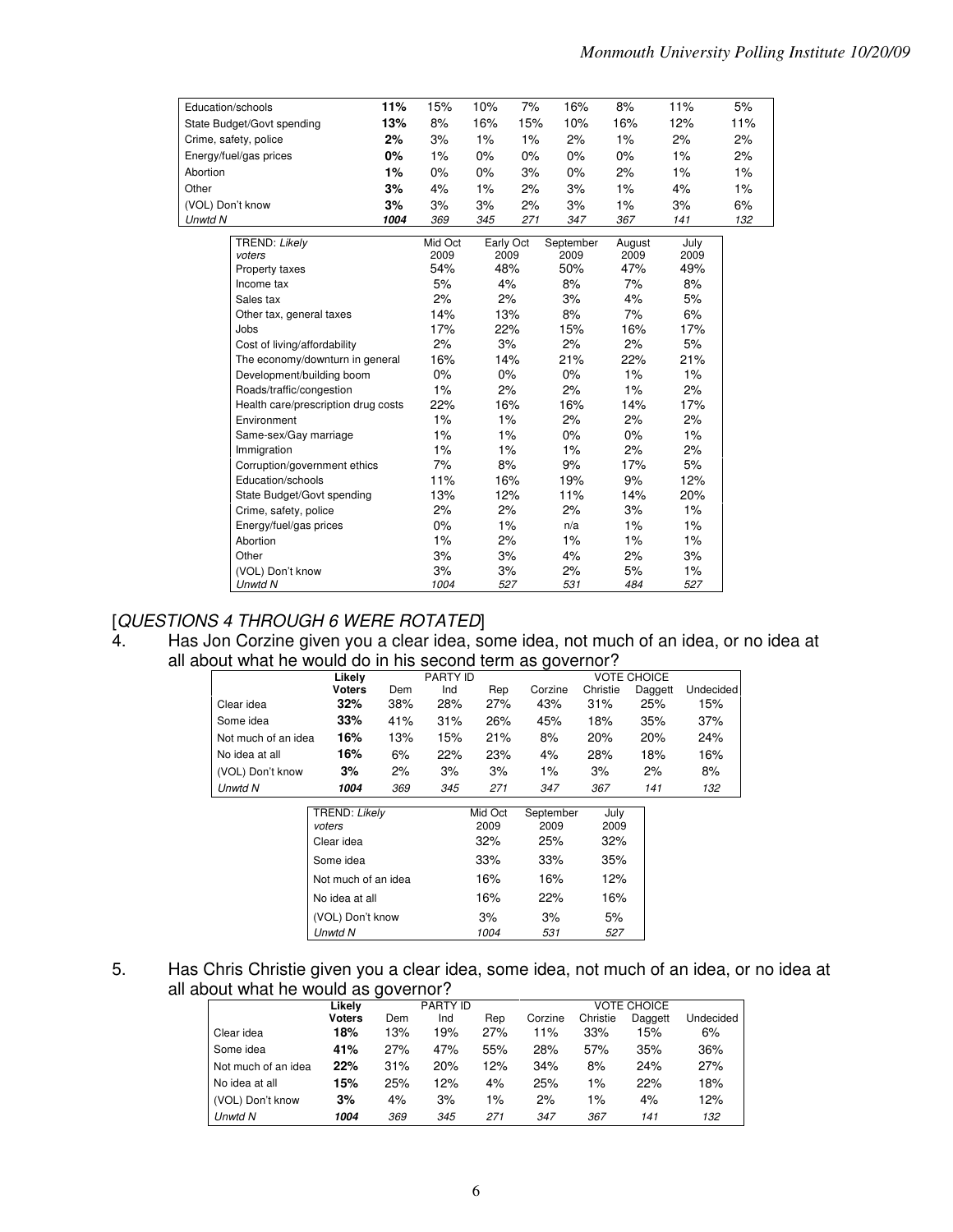| TREND: Likely<br>voters | Mid Oct<br>2009 | September<br>2009 | July<br>2009 |
|-------------------------|-----------------|-------------------|--------------|
| Clear idea              | 18%             | 16%               | 16%          |
| Some idea               | 41%             | 42%               | 49%          |
| Not much of an idea     | 22%             | 20%               | 16%          |
| No idea at all          | 15%             | 18%               | 15%          |
| (VOL) Don't know        | 3%              | 3%                | 5%           |
| <b>Unwtd N</b>          | 1004            | 531               | 527          |

### 6. Has Chris Daggett given you a clear idea, some idea, not much of an idea, or no idea at all about what he would do in his second term as governor?

|                     | Likelv        |     | <b>PARTY ID</b> |     | <b>VOTE CHOICE</b> |          |         |           |  |
|---------------------|---------------|-----|-----------------|-----|--------------------|----------|---------|-----------|--|
|                     | <b>Voters</b> | Dem | Ind             | Rep | Corzine            | Christie | Daggett | Undecided |  |
| Clear idea          | 13%           | 8%  | 18%             | 14% | 7%                 | 15%      | 34%     | 6%        |  |
| Some idea           | 28%           | 25% | 32%             | 26% | 20%                | 28%      | 50%     | 26%       |  |
| Not much of an idea | 22%           | 23% | 20%             | 24% | 25%                | 23%      | 10%     | 21%       |  |
| No idea at all      | 28%           | 37% | 22%             | 22% | 40%                | 23%      | 4%      | 35%       |  |
| (VOL) Don't know    | 9%            | 6%  | 8%              | 14% | 8%                 | 12%      | 3%      | 13%       |  |
| Unwtd N             | 1004          | 369 | 345             | 271 | 347                | 367      | 141     | 132       |  |

7. Regardless of who you may support for governor... Who would do a better job on [READ ITEMJ-Corzine, Christie or Daggett? [ITEMS WERE ROTATED]

The economy and jobs

|                    | Likely        |     | PARTY ID |       | <b>VOTE CHOICE</b> |          |         |           |  |
|--------------------|---------------|-----|----------|-------|--------------------|----------|---------|-----------|--|
|                    | <b>Voters</b> | Dem | Ind      | Rep   | Corzine            | Christie | Daggett | Undecided |  |
| Corzine better     | 34%           | 65% | 19%      | 8%    | 83%                | 2%       | 8%      | 14%       |  |
| Christie better    | 35%           | 7%  | 40%      | 72%   | 2%                 | 86%      | 7%      | 25%       |  |
| Daggett better     | 13%           | 9%  | 20%      | 9%    | $1\%$              | 4%       | 71%     | 6%        |  |
| (VOL) All equally  | 2%            | 2%  | 1%       | $1\%$ | 2%                 | 0%       | 0%      | 4%        |  |
| (VOL) None of them | 6%            | 6%  | 7%       | 3%    | 6%                 | 2%       | 5%      | 12%       |  |
| (VOL) Don't know   | 11%           | 11% | 13%      | 8%    | 6%                 | 6%       | 9%      | 39%       |  |
| Unwtd N            | 1004          | 369 | 345      | 271   | 347                | 367      | 141     | 132       |  |

# Property taxes

| . .                | Likelv        |     | <b>PARTY ID</b> |     | <b>VOTE CHOICE</b> |          |         |           |  |
|--------------------|---------------|-----|-----------------|-----|--------------------|----------|---------|-----------|--|
|                    | <b>Voters</b> | Dem | Ind             | Rep | Corzine            | Christie | Daggett | Undecided |  |
| Corzine better     | 30%           | 58% | 14%             | 8%  | 74%                | 2%       | 3%      | 13%       |  |
| Christie better    | 36%           | 10% | 42%             | 68% | 6%                 | 83%      | 8%      | 28%       |  |
| Daggett better     | 16%           | 12% | 25%             | 12% | 3%                 | 6%       | 79%     | 13%       |  |
| (VOL) All equally  | 2%            | 2%  | 1%              | 0%  | 2%                 | $1\%$    | 0%      | 3%        |  |
| (VOL) None of them | 6%            | 6%  | 7%              | 5%  | 7%                 | 4%       | 2%      | 11%       |  |
| (VOL) Don't know   | 10%           | 11% | 10%             | 7%  | 9%                 | 4%       | 8%      | 33%       |  |
| Unwtd N            | 1004          | 369 | 345             | 271 | 347                | 367      | 141     | 132       |  |

#### The state budget

|                    | Likelv | <b>PARTY ID</b> |     |       |         | <b>VOTE CHOICE</b> |         |           |  |
|--------------------|--------|-----------------|-----|-------|---------|--------------------|---------|-----------|--|
|                    | Voters | Dem             | Ind | Rep   | Corzine | Christie           | Daggett | Undecided |  |
| Corzine better     | 35%    | 66%             | 20% | 7%    | 85%     | 2%                 | 4%      | 16%       |  |
| Christie better    | 34%    | 7%              | 40% | 69%   | $1\%$   | 86%                | 11%     | 17%       |  |
| Daggett better     | 13%    | 10%             | 21% | 9%    | 3%      | 3%                 | 72%     | 9%        |  |
| (VOL) All equally  | 1%     | 0%              | 1%  | $1\%$ | 0%      | 1%                 | $1\%$   | 4%        |  |
| (VOL) None of them | 6%     | 4%              | 7%  | 5%    | 4%      | 3%                 | 6%      | 9%        |  |
| (VOL) Don't know   | 11%    | 12%             | 11% | 9%    | 7%      | 5%                 | 5%      | 45%       |  |
| Unwtd N            | 1004   | 369             | 345 | 271   | 347     | 367                | 141     | 132       |  |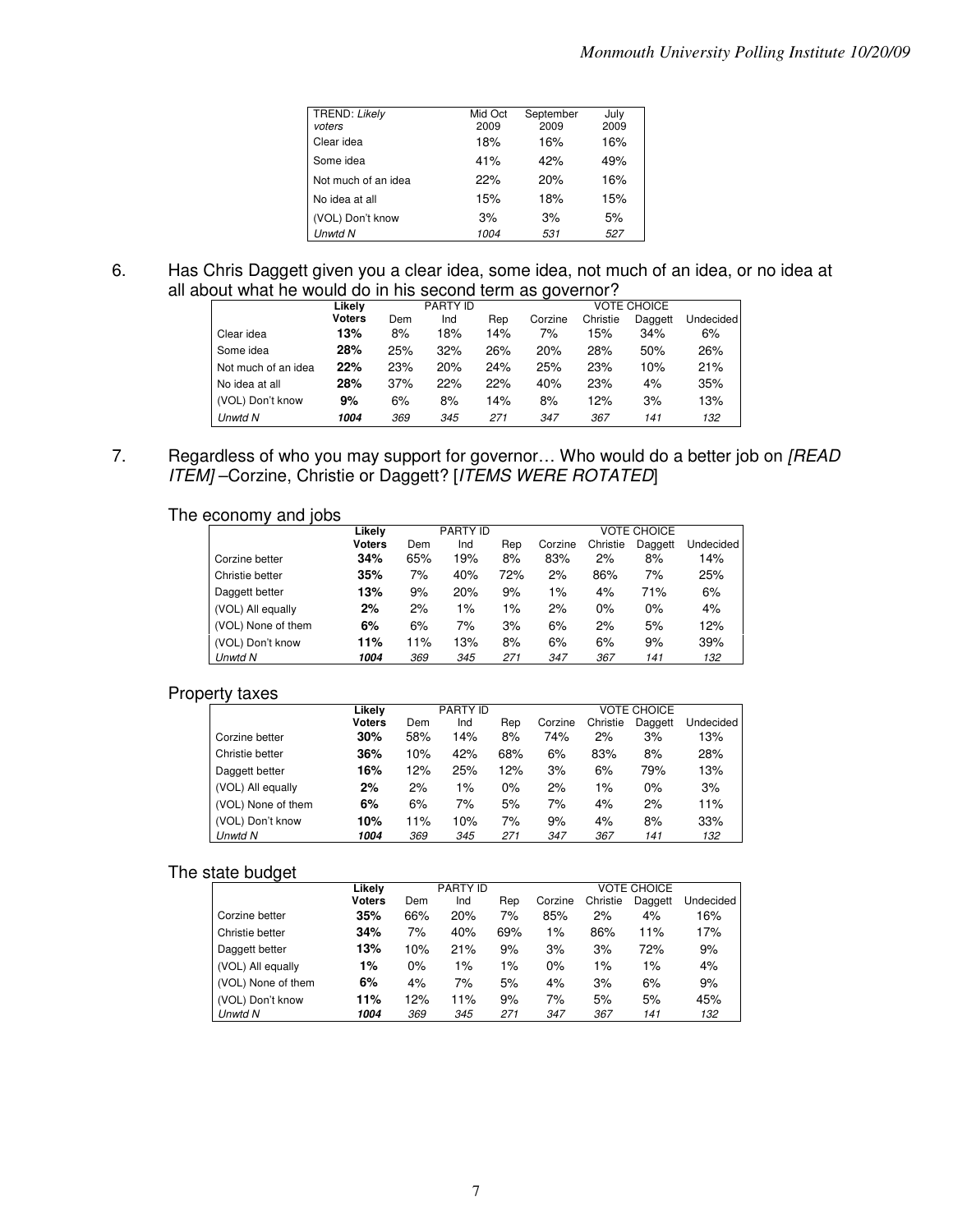#### Education

|                    | Likelv        |     | PARTY ID |     |         |          | <b>VOTE CHOICE</b> |           |
|--------------------|---------------|-----|----------|-----|---------|----------|--------------------|-----------|
|                    | <b>Voters</b> | Dem | Ind      | Rep | Corzine | Christie | Daggett            | Undecided |
| Corzine better     | 41%           | 75% | 26%      | 12% | 90%     | 5%       | 19%                | 30%       |
| Christie better    | 29%           | 5%  | 31%      | 63% | $1\%$   | 74%      | 5%                 | 14%       |
| Daggett better     | 11%           | 7%  | 18%      | 6%  | $1\%$   | 5%       | 56%                | 6%        |
| (VOL) All equally  | 2%            | 2%  | 1%       | 2%  | 1%      | 1%       | 1%                 | 8%        |
| (VOL) None of them | 4%            | 2%  | 7%       | 4%  | 2%      | 3%       | 4%                 | 8%        |
| (VOL) Don't know   | 13%           | 9%  | 16%      | 12% | 5%      | 12%      | 15%                | 34%       |
| Unwtd N            | 1004          | 369 | 345      | 271 | 347     | 367      | 141                | 132       |

# Reducing corruption

|                    | Likelv        | <b>PARTY ID</b> |       |       | <b>VOTE CHOICE</b> |          |         |           |  |
|--------------------|---------------|-----------------|-------|-------|--------------------|----------|---------|-----------|--|
|                    | <b>Voters</b> | Dem             | Ind   | Rep   | Corzine            | Christie | Daggett | Undecided |  |
| Corzine better     | 26%           | 51%             | 14%   | 6%    | 67%                | 1%       | 4%      | 10%       |  |
| Christie better    | 39%           | 11%             | 45%   | 73%   | 5%                 | 86%      | 22%     | 27%       |  |
| Daggett better     | 14%           | 12%             | 19%   | 9%    | 5%                 | 4%       | 63%     | 10%       |  |
| (VOL) All equally  | 1%            | 2%              | $1\%$ | $0\%$ | 2%                 | $0\%$    | $0\%$   | 3%        |  |
| (VOL) None of them | 9%            | 10%             | 10%   | 5%    | 11%                | 5%       | 5%      | 11%       |  |
| (VOL) Don't know   | 11%           | 14%             | 10%   | 7%    | 10%                | 3%       | 6%      | 38%       |  |
| Unwtd N            | 1004          | 369             | 345   | 271   | 347                | 367      | 141     | 132       |  |

8. Have you heard of specific plans from any of the candidates for governor about how they would reduce property taxes, or not? Whose plan have you heard about? [Note: Results add to more than 100% because multiple responses were accepted]

|                 | Likely                                                                        |     | PARTY ID |                                      |         |                                          | <b>VOTE CHOICE</b> |           |
|-----------------|-------------------------------------------------------------------------------|-----|----------|--------------------------------------|---------|------------------------------------------|--------------------|-----------|
|                 | <b>Voters</b>                                                                 | Dem | Ind      | Rep                                  | Corzine | Christie                                 | Daggett            | Undecided |
| Corzine's plan  | 16%                                                                           | 19% | 18%      | 11%                                  | 22%     | 14%                                      | 14%                | 9%        |
| Christie's plan | 19%                                                                           | 12% | 25%      | 24%                                  | 14%     | 30%                                      | 14%                | 12%       |
| Dagget's plan   | 16%                                                                           | 11% | 22%      | 15%                                  | 9%      | 15%                                      | 37%                | 14%       |
| No one's        | 68%                                                                           | 75% | 60%      | 68%                                  | 73%     | 63%                                      | 59%                | 80%       |
| Unwtd N         | 1004                                                                          | 369 | 345      | 271                                  | 347     | 367                                      | 141                | 132       |
|                 | TREND: Likely<br>voters<br>Corzine's plan<br>Christie's plan<br>Dagget's plan |     |          | Mid Oct<br>2009<br>16%<br>19%<br>16% |         | Early Oct<br>2009<br>12%<br>16%<br>$1\%$ |                    |           |
|                 | No one's                                                                      |     |          | 68%                                  |         | 80%                                      |                    |           |
|                 | Unwtd N                                                                       |     |          | 1004                                 |         | 527                                      |                    |           |

9. So far, would you characterize the governor's race as being generally positive or negative?

|                  | Likelv        |       | PARTY ID |     |         | <b>VOTE CHOICE</b> |         |           |  |  |
|------------------|---------------|-------|----------|-----|---------|--------------------|---------|-----------|--|--|
|                  | <b>Voters</b> | Dem   | Ind      | Rep | Corzine | Christie           | Daggett | Undecided |  |  |
| Positive         | 19%           | 32%   | 11%      | 12% | 31%     | 13%                | 4%      | 22%       |  |  |
| Negative         | 72%           | 58%   | 82%      | 77% | 58%     | 80%                | 89%     | 66%       |  |  |
| (VOL) Both       | 4%            | 6%    | 2%       | 5%  | 7%      | 3%                 | 2%      | 4%        |  |  |
| (VOL) Neither    | 1%            | $1\%$ | $1\%$    | 2%  | 1%      | $1\%$              | 3%      | 2%        |  |  |
| (VOL) Don't know | 3%            | 3%    | 3%       | 4%  | 3%      | 3%                 | 2%      | 7%        |  |  |
| Unwtd N          | 1004          | 369   | 345      | 271 | 347     | 367                | 141     | 132       |  |  |

| TREND: Likely    | Mid Oct | September |
|------------------|---------|-----------|
| voters           | 2009    | 2009      |
| Positive         | 19%     | 30%       |
| Negative         | 72%     | 62%       |
| (VOL) Both       | 4%      | 4%        |
| (VOL) Neither    | 1%      | 2%        |
| (VOL) Don't know | 3%      | 3%        |
| Unwtd N          | 1004    | 531       |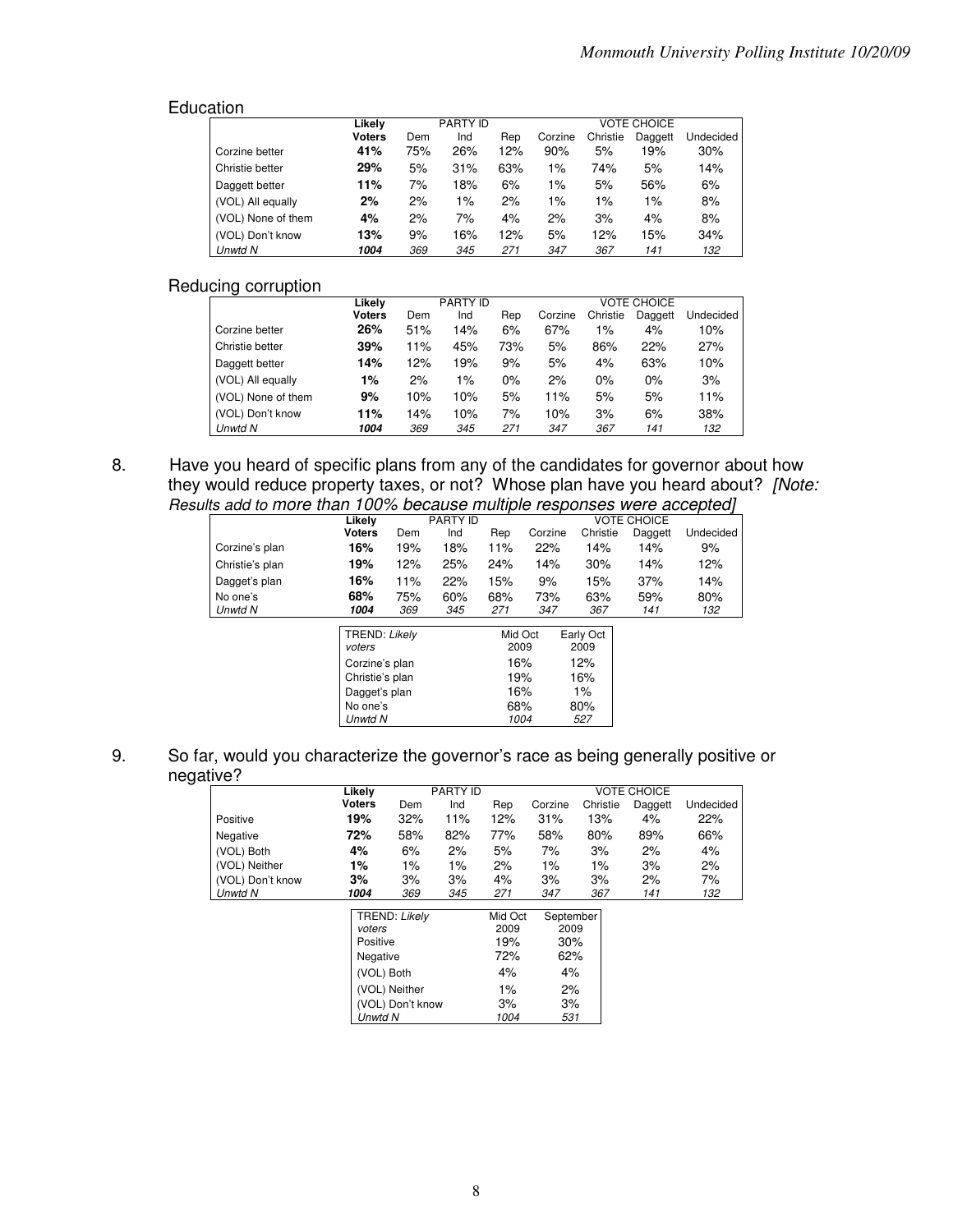[The following question was asked only of those who said "Negative" or "Both" to Q9, moe=  $\pm$  3.5%] 10. Who has been more negative – Corzine or Christie, or both equally?

| <b>IGO DUCTITIIOIU TIUGQUIVU</b> |                                                                                                      |     | <b>OUILING OF OHISTIC, OF DOIT COUQHY:</b> |                                                   |         |                                                     |                    |           |
|----------------------------------|------------------------------------------------------------------------------------------------------|-----|--------------------------------------------|---------------------------------------------------|---------|-----------------------------------------------------|--------------------|-----------|
|                                  | Likely                                                                                               |     | PARTY ID                                   |                                                   |         |                                                     | <b>VOTE CHOICE</b> |           |
|                                  | <b>Voters</b>                                                                                        | Dem | Ind                                        | Rep                                               | Corzine | Christie                                            | Daggett            | Undecided |
| Corzine                          | 36%                                                                                                  | 12% | 42%                                        | 58%                                               | 6%      | 68%                                                 | 29%                | 22%       |
| Christie                         | 12%                                                                                                  | 22% | 8%                                         | 4%                                                | 30%     | $1\%$                                               | 8%                 | 5%        |
| Both equally                     | 51%                                                                                                  | 64% | 50%                                        | 38%                                               | 61%     | 31%                                                 | 63%                | 72%       |
| (VOL) Don't know                 | 1%                                                                                                   | 2%  | 0%                                         | $0\%$                                             | 2%      | 0%                                                  | $0\%$              | 1%        |
| Unwtd N                          | 796                                                                                                  | 264 | 291                                        | 223                                               | 243     | 311                                                 | 130                | 98        |
|                                  | TREND: Likely<br>voters<br>Corzine<br>Christie<br>Both equally<br>(VOL) Don't know<br><b>Unwtd N</b> |     |                                            | Mid Oct<br>2009<br>36%<br>12%<br>51%<br>1%<br>796 |         | September<br>2009<br>35%<br>12%<br>52%<br>1%<br>361 |                    |           |

11. I'm going to name the lieutenant governor candidates. Please tell me if your general impression of each is favorable or unfavorable, or if you don't really have an opinion. [NAMES WERE ROTATED]

# Loretta Weinberg

| -7                         |                            |     |                 |           |         |           |                    |           |
|----------------------------|----------------------------|-----|-----------------|-----------|---------|-----------|--------------------|-----------|
|                            | Likelv                     |     | <b>PARTY ID</b> |           |         |           | <b>VOTE CHOICE</b> |           |
|                            | <b>Voters</b>              | Dem | Ind             | Rep       | Corzine | Christie  | Daggett            | Undecided |
| Favorable                  | 11%                        | 17% | 9%              | 6%        | 20%     | 6%        | 11%                | 5%        |
| Unfavorable                | 9%                         | 4%  | 11%             | 13%       | 3%      | 15%       | 8%                 | 7%        |
| No opinion/Don't recognize | 80%                        | 80% | 80%             | 80%       | 77%     | 79%       | 81%                | 89%       |
| Unwtd N                    | 1004                       | 369 | 345             | 271       | 347     | 367       | 141                | 132       |
|                            | TREND: Likely              |     | Mid Oct         | Early Oct |         | September | August             |           |
| voters                     |                            |     | 2009            | 2009      |         | 2009      | 2009               |           |
| Favorable                  |                            |     | 11%             | 11%       |         | 9%        | 16%                |           |
| Unfavorable                |                            |     | 9%              | 7%        |         | 11%       | 9%                 |           |
|                            | No opinion/Don't recognize |     | 80%             | 82%       |         | 80%       | 76%                |           |
| <b>Unwtd N</b>             |                            |     | 1004            | 527       |         | 531       | 484                |           |
|                            |                            |     |                 |           |         |           |                    |           |

#### Kim Guadagno

| ັ                          |                                                                                              |               |     |                                            |                                             |         |                                             |                                           |           |
|----------------------------|----------------------------------------------------------------------------------------------|---------------|-----|--------------------------------------------|---------------------------------------------|---------|---------------------------------------------|-------------------------------------------|-----------|
|                            |                                                                                              | Likely        |     | PARTY ID                                   |                                             |         |                                             | <b>VOTE CHOICE</b>                        |           |
|                            |                                                                                              | <b>Voters</b> | Dem | Ind                                        | Rep                                         | Corzine | Christie                                    | Daggett                                   | Undecided |
| Favorable                  |                                                                                              | 9%            | 4%  | 10%                                        | 14%                                         | 5%      | 17%                                         | 4%                                        | 4%        |
| Unfavorable                |                                                                                              | 4%            | 7%  | 3%                                         | 1%                                          | 7%      | $1\%$                                       | 7%                                        | 3%        |
| No opinion/Don't recognize |                                                                                              | 87%           | 90% | 86%                                        | 85%                                         | 88%     | 82%                                         | 89%                                       | 94%       |
| Unwtd N                    |                                                                                              | 1004          | 369 | 345                                        | 271                                         | 347     | 367                                         | 141                                       | 132       |
|                            | TREND: Likely<br>voters<br>Favorable<br>Unfavorable<br>No opinion/Don't recognize<br>Unwtd N |               |     | Mid Oct<br>2009<br>9%<br>4%<br>87%<br>1004 | Early Oct<br>2009<br>9%<br>3%<br>88%<br>527 |         | September<br>2009<br>8%<br>4%<br>89%<br>531 | August<br>2009<br>10%<br>2%<br>88%<br>484 |           |

#### Frank Esposito

|                            | Likely        |     | <b>PARTY ID</b> |           |         |           | <b>VOTE CHOICE</b> |           |
|----------------------------|---------------|-----|-----------------|-----------|---------|-----------|--------------------|-----------|
|                            | <b>Voters</b> | Dem | Ind             | Rep       | Corzine | Christie  | Daggett            | Undecided |
| Favorable                  | 6%            | 6%  | 5%              | 6%        | 8%      | 5%        | 5%                 | 2%        |
| Unfavorable                | 4%            | 3%  | 5%              | 3%        | 3%      | 3%        | 6%                 | 3%        |
| No opinion/Don't recognize | 90%           | 91% | 90%             | 91%       | 89%     | 92%       | 89%                | 94%       |
| Unwtd N                    | 1004          | 369 | 345             | 271       | 347     | 367       | 141                | 132       |
|                            |               |     |                 |           |         |           |                    |           |
| TREND: Likely              |               |     | Mid Oct         | Early Oct |         | September | August             |           |
| voters                     |               |     | 2009            | 2009      |         | 2009      | 2009               |           |
| Favorable                  |               |     | 6%              | 5%        |         | 5%        | 8%                 |           |
| Unfavorable                |               |     | 4%              | 2%        |         | 3%        | 2%                 |           |
| No opinion/Don't recognize |               |     | 90%             | 93%       |         | 91%       | 90%                |           |
| Unwtd N                    |               |     | 1004            | 527       |         | 531       | 484                |           |